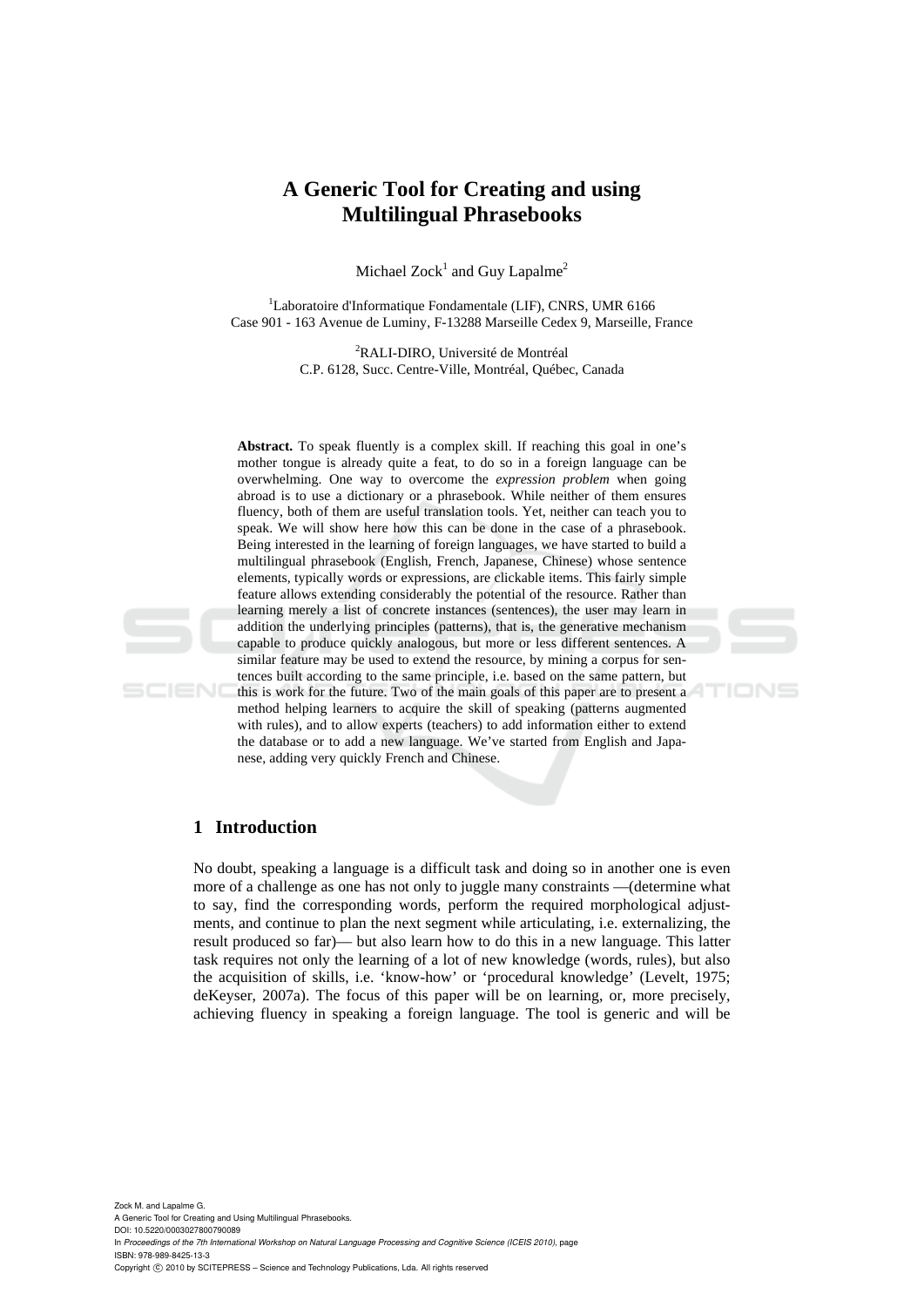illustrated via a phrasebook built for 4 languages (English, French, Japanese and Chinese) augmented with an exercise generator, called DrillTutor.

Our multilingual phrase book, an open, customizable, web-based exercise generator and study tool has been conceived for novices studying foreign languages. Our goal is to help the learner reach the level of fluency needed to express their basic needs via language (survival level): ask for information; answer a question; solve a concrete problem by using language, etc. In sum, we'd like to help someone to learn the basic stock of phrases and expressions that are generally taught in the classroom, or that are acquired via a *phrase book*, the latter being structured by tasks a tourist is likely to perform: ask for information in public places, do shopping, etc. Yet, we would like to go beyond this and help the learner not only to learn literally a stock of phrases and words (instance-based generation), but also (or, more importantly) the underlying principles (structures) to build similar sentences. To reach this kind of open ended generativeness we propose an electronic version of a method called "pattern drill" (Chastaing, 1969). There are two good reasons for this:

- in order to be able to perform *automatically*, that is, without having to think about them, a whole set of tasks, we must exercise them, as otherwise we will forget or be unable to integrate them into a well staged whole, a prerequisite for **fluency** (deKeyser, 2007);
- different people have different needs. This being so, we propose to build an **open system.** allowing the user to tailor the tool to make it fit his or her needs. The tool is meant to be accessible via the web, but it could also be used on a PDA or a mobile phone.

**ECHNOLOGY PUBLIC** 

TIONS

#### 2 Theoretical Background and Motivation of our Approach

AND

SCIENC Since we deal with language production, or more precisely, the acquisition of the skill to become fluent in speaking, let's briefly review the major approaches and contrast them with our own. While several authors have proposed an architecture to account for language production (Garret, 1980; Fromkin, 1993, Bock, 1995), the two best known models come from researchers with different backgrounds and goals: language processed by the human *brain* vs. language processed by *machines*. The model elaborated by Levelt (1989), a psychologist, is an attempt to account for the process people go through when producing sentences in real-time. Hence, production is incremental and possibly error prone. The model developped by the NLP community (Reiter & Dale, 2000) is motivated by engineering considerations. The scope is text rather than sentences. Output is expected to be (immediately) perfect and the process is fully automatic. As one can see, while both models address apparently the same problem (language production), their goals, methods and scope are not the same at all. Let's take a quick look at each one of them.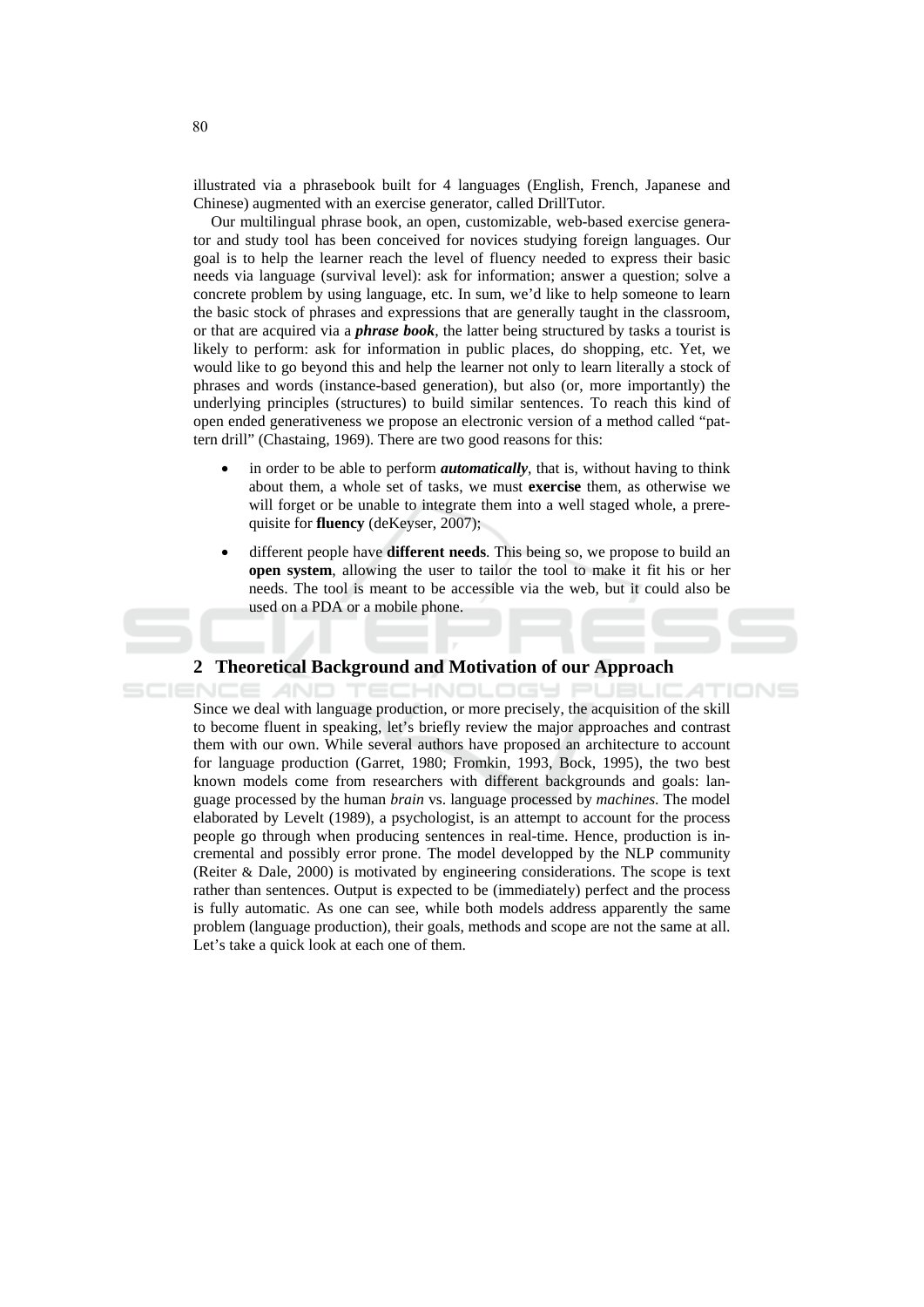#### $2.1$ Levelt's « Speaker » Model

This model, based on empirical data like speech errors and disfluencies (Fromkin 1980; Garrett, 1991), is accepted by most psychologists. It has undergone various changes since its initial proposal (Levelt, 1993). From a bird eye's view the process can be described as follows. The speaker starts to work out roughly the idea to convey (conceptualization). This preverbal message is mapped at the next stage on a corresponding linguistic form (formulation). The final step (articulation) consists in translating this metalinguistic form (noun, subject, verb, tense, etc.) into sounds, produced in the right order and with the proper intonation. To be a bit more precise, the components' tasks are the following:

The **conceptualizer** decides what to say (message), at what level and in what tone. These choices take into account the speaker's goals, the preceding discourse, the one still to come and inferable information.

The **formulator** takes care of the syntactic structure (ordering), lexical choices and morphological adjustments. Formulation involves two subprocesses: grammatical encoding and phonological encoding. The *grammatical encoder* accesses lemmas and syntactic information (part of speech). The task of the *phonological encoder* is to build a phonetic or articulatory plan for each lemma and for the utterance as a whole. To this end it inspects the lexical form which tells it about the morphology and the phonology of the unit under scrutiny, after which it will add information concerning syllables, hierarchical information like root and suffix, but also stress, etc. The result of this processing is a phonetic or articulatory plan, a sort of internal representation of how the planned utterance is meant to be articulated.

The **articulator** translates the received plan into movements, relying for this on his respiratory and muscular system to activate in a well-orchestrated way the appropriate organs (larynx, tongue...). Output is overt speech. TIONS

#### $2.2$ **The Reiter and Dale Model**

Reiter and Dale (2000) also decompose the process into three main stages:

Macroplanning comprises *content choice* and *document structuring*. The former decides what information to communicate explicitly in the text, given the interlocutors' goals, knowledge, beliefs and interests, the latter deals with message clustering and message order to produce a thematically coherent whole without causing unwanted inferences ('She got pregnant and they married.' vs. 'They married and she got pregnant.'). Cue words are possibly added to reveal or clarify the rhetorical role of the various conceptual fragments, i.e. clauses: 'He arrived just in time (despite / because of) the heavy traffic' (concession vs. cause).

Microplanning involves generation of referring expressions, lexicalization and aggregation. Reference generation consists in the description of the object referred to in such a way as to allow its distinction form a set of potential alternatives (the yellow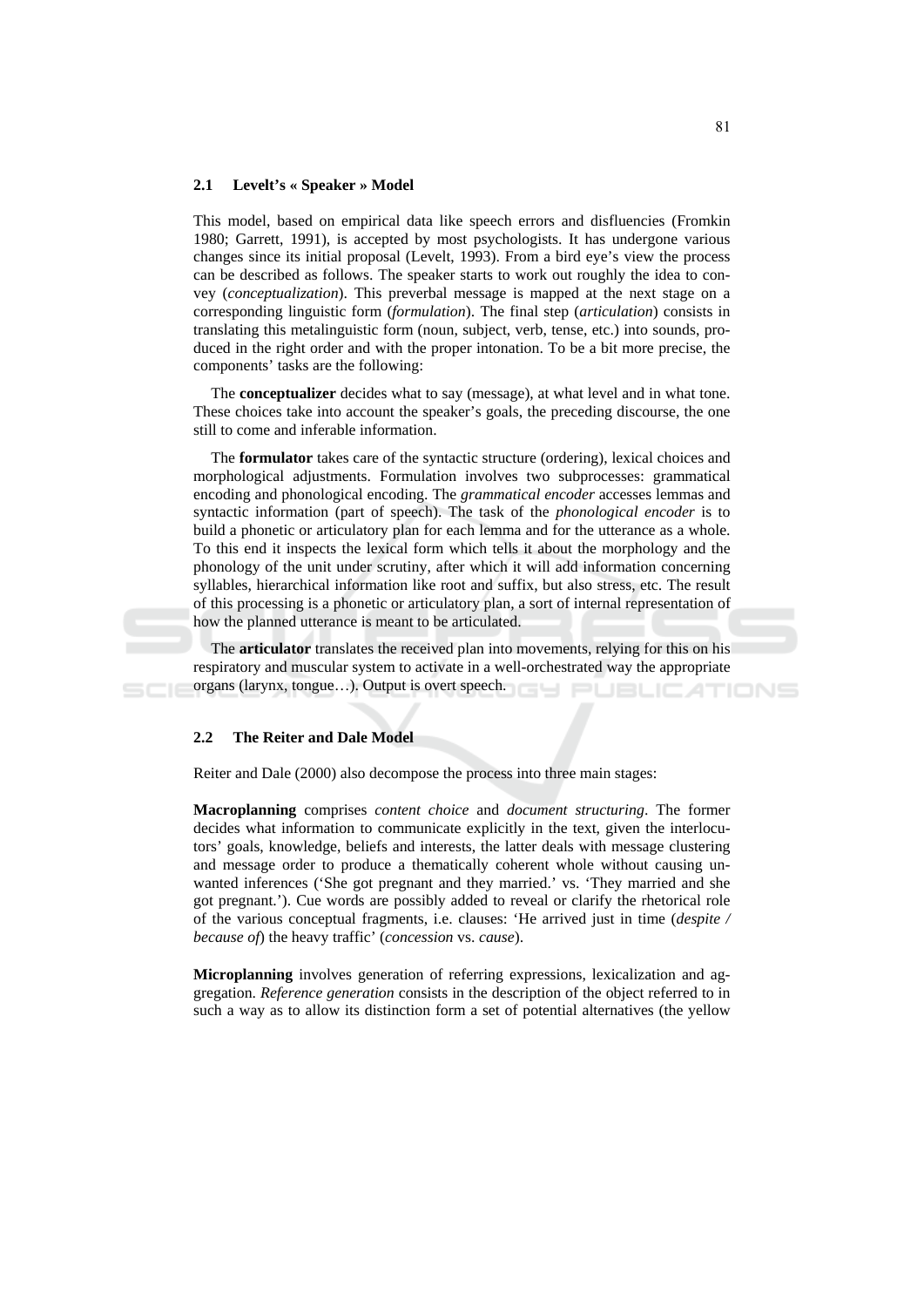car, the car, it). Lexicalization implies the replacement of concepts by words (DOG: canine, puppy), and finally *aggregation* consists in carving out the semantic space (graph representing the messages to convey) in such a way as to allow the integration of the conceptual fragments into a paragraph or sentence frame without making the structure too unbalanced. This step may imply elimination of redundant elements.

Realisation consists in converting abstract representations of sentences into concrete text, both at the language level *(Linguistic realization)* and the layout level *(Structure*) realization): abstract text chunks (sections, paragraphs) being signaled via mark-up symbols.

#### $2.3$ Our Learning Model, a Hybrid Approach: Patterns, Rules or Both?

As mentioned already, and as it certainly has become obvious in the last two sections, producing language in real time is a complex process. We will present here below an approach, showing how the acquisition of this skill can nevertheless be made feasible. To see how it relates to the above work, we've tried to recast it in the Reiter & Dale framework presented above. Hence we will rely on terms like macro-level, microlevel, conceptual input, lexicalization, morphology, etc. However, before presenting our approach, we would like to stress the following point. Going through the steps just described and applying all the rules implied by the current generators and formal grammars is highly unrealistic for people trying to learn a foreign language. There are at least three reasons for making us doubt.

*memory*: people don't have in their mind all the knowledge described, neither can they hold all the required information in their working memory (Baddeley, 1970);

*attention*: people can focus only on a small set of items at a time;

- *time*: speech, i.e. the conception of a message and its translation into language, is

extremely fast. Speakers don't have the time to do all the computations, i.e. search and apply the needed rules.

Linguists describe languages in terms of rules, but people hardly ever learn such descriptions, leave alone apply all of them, at least not at the initial stages of acquiring a new language. What people do learn though are patterns complying with these rules. Of course, people do use rules, but in conjunction with patterns. The latter can be seen as frozen instances of a given step in the derivational process.

Patterns can be abstracted at any level. They can be of any sort, hybrid, mixing semantic and syntactic information. Patterns are global structures, which can be built dynamically by applying a set of rules, but, they can also be stored as ready made sentence plans or templates in which case they behave somehow like words: they can be retrieved in one go, sparing us the trouble to have to go through the cumbersome process of structure creation. Obviously, access, *i.e.* pattern retrieval is much faster than its computation, i.e. the creation of given structure. There are simply too many steps involved. This is probably the reason why so many people use them for language (learners, interpreters, journalists, etc.) or other tasks (music, programming, chess playing, etc.) without even being aware of it (Nagao, 1984). Of course, there is a price to be paid : patterns need to be accessed (see below.) and they may need to be accommodated. In other words, patterns have qualities, but also some shortcomings:

82

 $\mathbf{r}$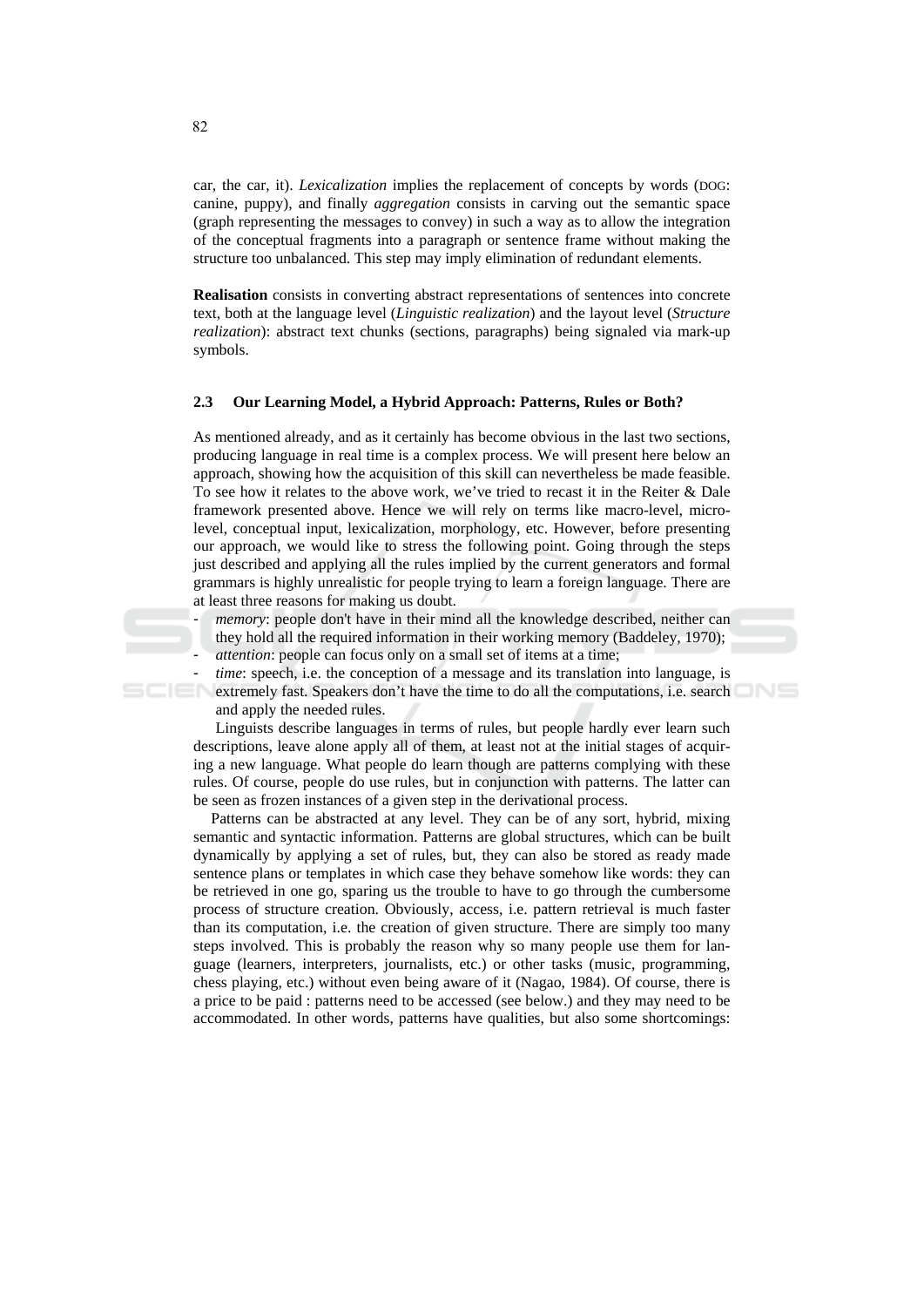they are rigid and tax memory. Imagine that you'd abstract a pattern for every morphological variation. Take for example the following two sentences and their respec-week [I went <place> <time>]). It clearly doesn't make sense here to abstract two patterns, since the two sentences are so much alike. It would be much more reasonable to have one general pattern for the global structure (person go <place> \time>) and a set parameters, i.e. rules for local adjustments, like agreement, tense, etc.

Just like patterns, rules have certain shortcomings. While they may account for the expressive power and all the regularities of a given language, they may prevent us from getting the job done in time, in particular if there are too many of them. This being so, we suggest to use a mixed approach, resorting to each strategy when they are at their best, patterns for *global structures*, the syntactic layout, i.e. sentence frame, and rules for *local adjustments*. This combination gives us the best of both worlds, minimizing the use of computational resources (attention, memory), while maximizing the power (speed) and flexibility of output (possibly needed accommodations).

When people learn a new language, they build some kind of database composed of words, patterns and phrases. This memory can consist of translation pairs, or, pairs of conceptual patterns and corresponding linguistic forms (sentences). One can also think of conceptual patterns as a pivot, mediating between translations of languages.

One problem with databases is access. As the number of patterns grows, grows the problem of accessing them. This is where indexing plays a role. Patterns can be indexed from various points of view: semantically (thematically, i.e. by domain), via the words they contain, syntactically, etc. While we index our patterns pragmatically, i.e. in terms of communicative goals (function the pattern is to fulfill), we allow access also via other means.

To see how our model relates to the generation models presented here above, we've tried as far as possible to recast it in those terms. The resource can be used both as a translation aid, as an exercise generator (our concern in this paper), or as a tool to extend the current database (this is work for the future).

In the first case it would function in the following way: given some user input (sentence), the system tries to find the corresponding translation, which is trivial if the translation is stored in the DB.<sup>1</sup> In the second case, the assumption is that the user knows the goal s/he'd like to achieve. Hence, the dialogue goes as follows. Given some goal (step-1), the system presents a list of patterns, from which the user must choose (step-2), pattern whose variables he will instantiate with lexical items (step-3) and morphological values (step-4).

It should be noted, that in this case *conceptual input* is distributed over three layers: at a global level (macrolevel) the speaker chooses the pattern via a goal, by providing

**JNS** 

 $1$  If the goal is the extension of the database by finding similar sentences in a corpus, i.e. sentences built on the same pattern, the problem is harder. The program must infer or abstract the input's underlying pattern, and find a corresponding sentence in the target language. This sentence can be either the translation of the input or a somehow similar sentence extracted automatically from the corpus. This is clearly work for the future. The main part of this paper deals with the exercise generator.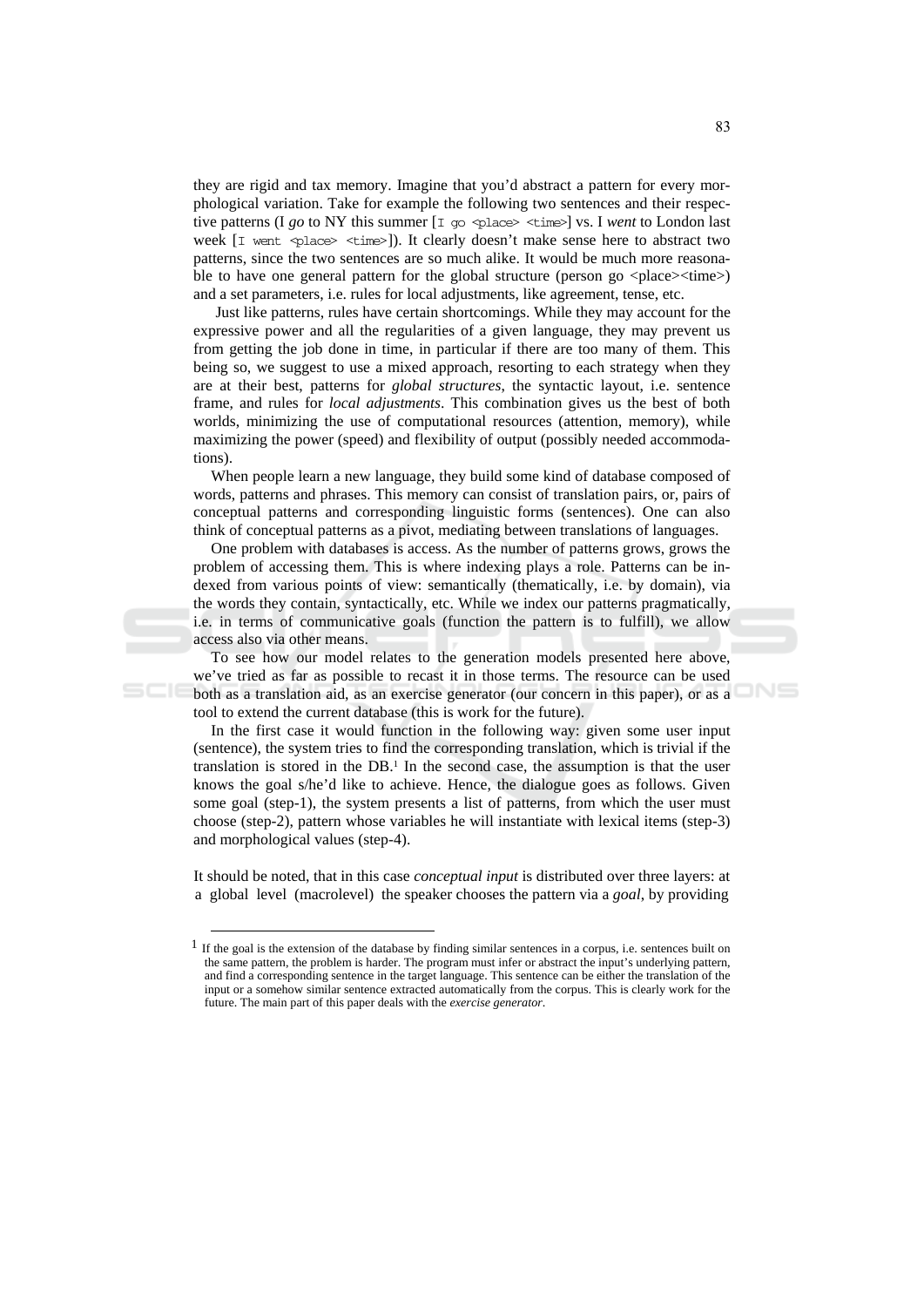|  | <b>Table 1.</b> Conceptual input as a four-step process. |
|--|----------------------------------------------------------|
|--|----------------------------------------------------------|

| task              | input                             | output                                                                                                                                                                                                                                                          |
|-------------------|-----------------------------------|-----------------------------------------------------------------------------------------------------------------------------------------------------------------------------------------------------------------------------------------------------------------|
| <b>MACROLEVEL</b> | 1) choice of goal                 | set of sentence frames                                                                                                                                                                                                                                          |
|                   |                                   | $1$ <object<sub>1&gt; is more <attribut> than<br/><math>&lt;</math>OBJECT<sub>2</sub>&gt;<br/><math>2</math> <object<sub>2&gt; is less <attribut> than<br/><math>&lt;</math>OBJECT<sub>1</sub><math>&gt;</math></attribut></object<sub></attribut></object<sub> |
|                   | 2) choice of sentence frame       | $\langle$ OBJECT- <sub>1</sub> $>$ is more<br><attribut><br/>than<br/><math>&lt;</math>OBJECT<sub>2</sub>&gt;</attribut>                                                                                                                                        |
| <b>MICROLEVEL</b> | 3) choice of <i>lexical value</i> | lexically specified structure                                                                                                                                                                                                                                   |
|                   |                                   | <i>Perfume</i> is more <i>expensive</i> than <i>cigar</i> .                                                                                                                                                                                                     |
|                   | 4) morphological parameter        | morphologically specified structure                                                                                                                                                                                                                             |
|                   |                                   | $<$ OBJECT <sub>2</sub> $>$ : plural                                                                                                                                                                                                                            |
|                   |                                   | Fully specified concepual, syntactic and mor-<br>phological structure                                                                                                                                                                                           |

incrementally *lexical values* (for the pattern's variables) and *morphological parame*ters (number, tense) to refine little by little the initially underspecified message. This kind of distribution has several advantages. Information is requested only when relevant and needed. There is better control in terms of access, storage and processing load. Obviously, this approach is better, than storing a pattern for every morphological variant. Last, but not least, this method is faster for conveying a message than navigating through a huge lexical or conceptual ontology, as suggested in (Zock, 1991; Power et al., 1998; or Zock et al. 2009).

76 S.

TIONS

### 3 Building and using the Resource

Given the model described above, we want to clearly separate the description of the goals and the means, *i.e.* sentence patterns, to achieve them. Furthermore sentence patterns will be generalized in terms of variables standing for different words chosen according to a particular situation. For example, to achieve the goal of presenting oneself, one can use one of the following sentence patterns "They call me X" or "My name is X" in which the lexical variable X can be instantiated by the real name of the speaker. The allowed values of these variables can be defined in a dictionary. For a given goal, corresponding patterns and lexical variables can be defined for many languages.

Given the hierarchical nature of the goals and the flexibility needed for representing them, we decided to use an XML structure to keep the information. With an appropriate editor, it allows a linguist to define new goals, patterns and dictionary entries without dealing with the intricacies of the computer program that interprets this structure to display it to the user.

Figure 1 shows the tree and the corresponding XML structure for a simple pattern in two languages (English and Japanese).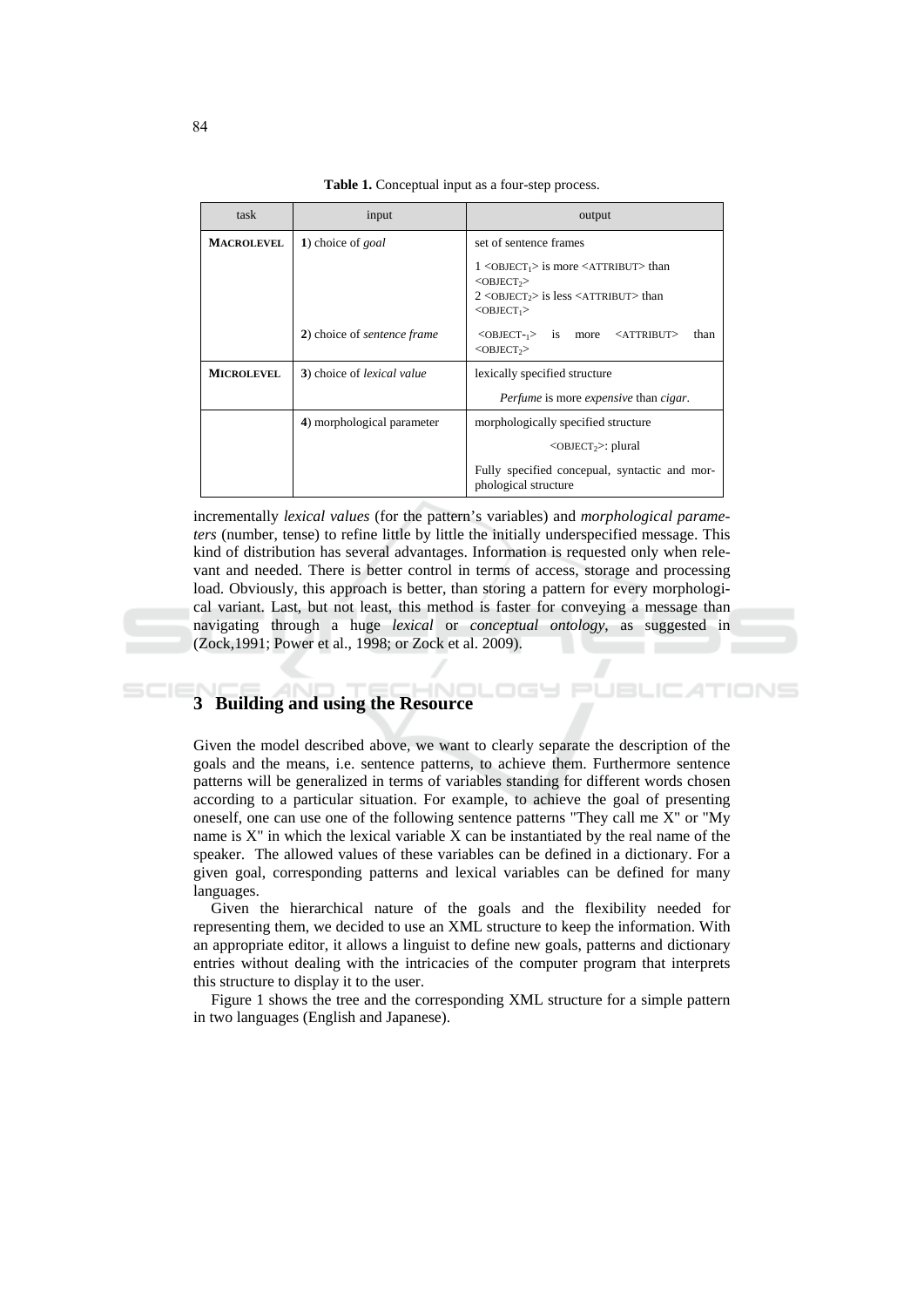

Fig. 1. Definitions of *goals, sentence patterns* and *dictionary entries* in tree form and in the corresponding XML.

### 4 Example of Use

The user chooses the goal of communication. The goals being tree-structured, the user can either drill down to a given goal by clicking on a goal name to expand the sub-goals until a pattern is displayed with variables shown in bold. Goals being indexed it is also possible to search for them via a term. In Figure 2, the user asked for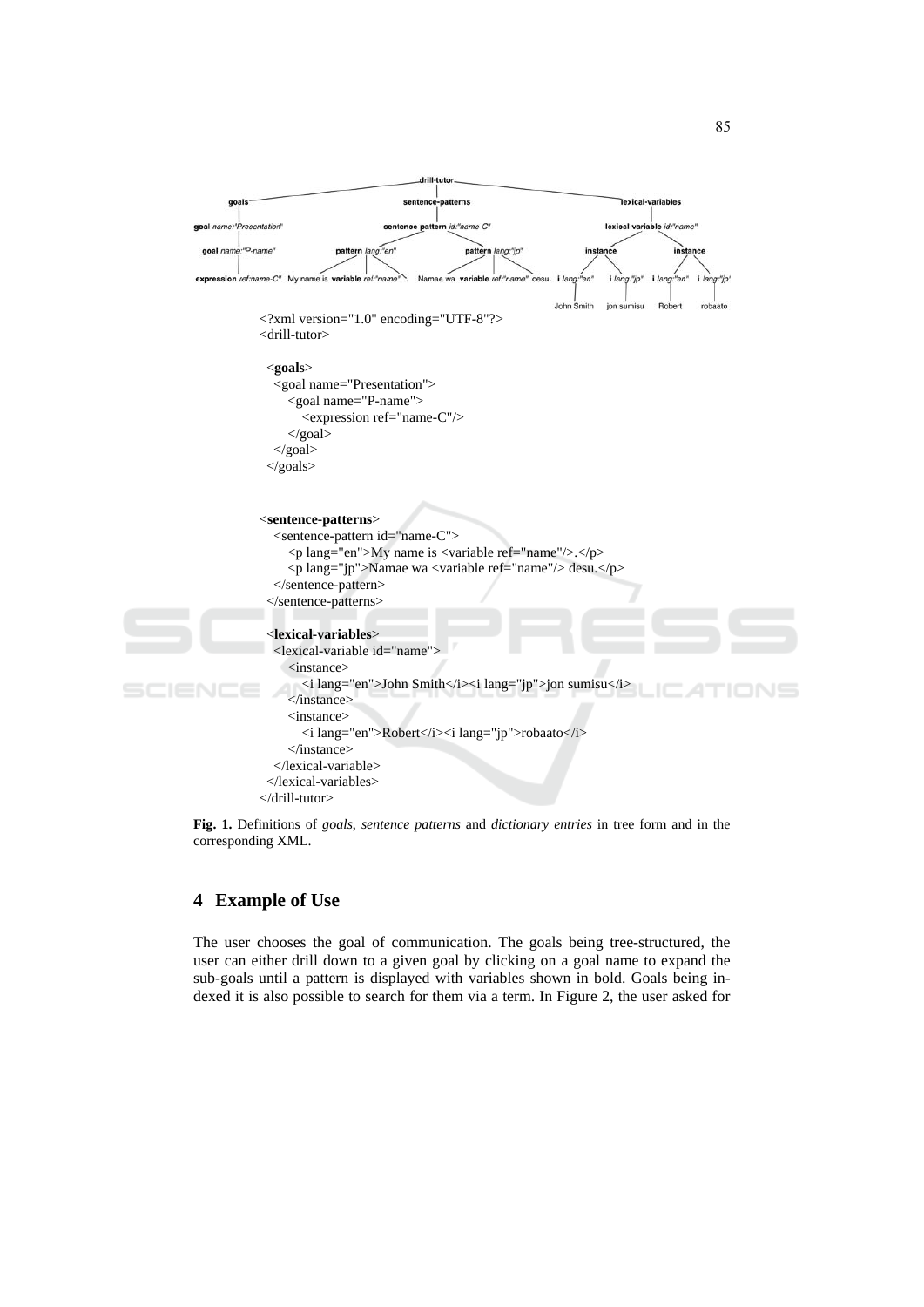all goals and patterns dealing with the term "name". Having selected to exercise a given language, the user is shown the two steps displayed in Figure 3.

# **5 Technical Aspects and Current State**

To implement the DrillTutor, we decided to use a web browser because it is readily available on all platforms and offers a powerful display mechanism capable to handle all commonly used languages and character sets provided one uses Unicode coded as UTF-8, which is the case for our XML files. To create these pages, we use PHP because it provides a convenient means for producing dynamic web pages and for accessing XML files. For dealing with Japanese, we used romaji, which are Latin characters that approximate the English pronunciation from which we developed a PHP function to compute the corresponding hiragana transcription for display in the browser.

Once a goal is selected, the PHP program generates a sentence from a pattern by finding values of each lexical variable and concatenating strings from the patterns with strings found for each variable. Variables being named can be used several times. As soon as a variable has been set, its value will be repeated across the respective patterns. Different variables for the same lexical value will get distinct values; this feature is used in patterns such as: Are you Chinese? No I am not Chinese but *Japanese* where *Chinese* and Japanese are considered as variables in the pattern. The first two occurrences would have the same name, but the last would be named differently.



Fig. 2. Search and display all goals involving the name of a person. After each pattern are displayed links to exercise it in a given language.

86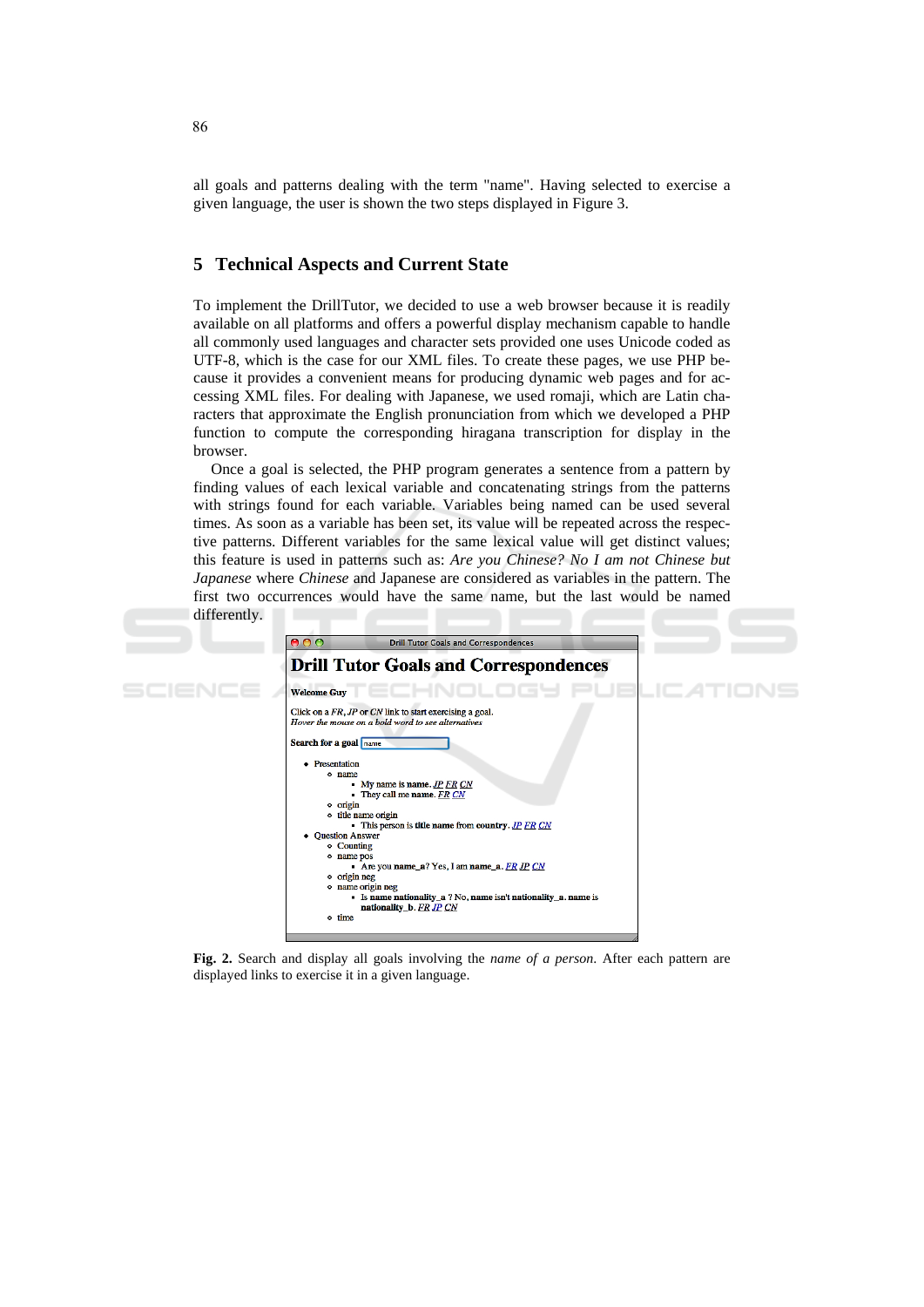| 000                              | Presentation - name                             |
|----------------------------------|-------------------------------------------------|
| Your goals : Presentation - name |                                                 |
|                                  | Guy, translate this sentence into Japanese      |
| My name is <b>Robert</b> .       |                                                 |
|                                  | Hit return and compare with our proposed answer |
|                                  |                                                 |
| 00                               | <b>Presentation - name</b>                      |
| Your goals : Presentation - name |                                                 |
|                                  | Guy, translate this sentence into Japanese      |
| My name is Robert.               |                                                 |
| Namae wa robaato desu.           |                                                 |
| なまえわ ろばあと です.                    |                                                 |
|                                  | Did you get it right? $\sqrt{(y_{es})}$ (no)    |
| Select a different goal          |                                                 |
|                                  |                                                 |
|                                  |                                                 |

Fig. 3. The top shows the initial screen with an instantiated sentence pattern. The user is invited to translate the prompted sentence in the chosen language and, after typing a carriage return; she is shown the proposed answer and asked if her answer was right. The number of correct or wrong answers to each goal is saved by the system and the user is shown another instance of the same pattern. It is also possible to choose another pattern (see Figure 2). TIONS

Statistics of the *performance* of each user are kept in a file on the server and its contents could be used to influence the selection of variables within a pattern and even the display of goals, depending on the perceived state of the learner. Currently though, variables within sentence patterns are selected randomly and all goals are displayed.

Javascript is used to allow a local interaction within a page. For example, in Figure 2, the web page initially contains all goals and patterns, but the display is controlled locally by Javascript code that handles mouse clicks and the content of the text field to display a menu of suggested keywords for finding goals.

The user interface of the system (i.e. the titles and the prompts) is localized using another XML file that stores the message strings in different languages (currently French and English).

The main motivation for separating the description of goals and patterns from the program was to enable a user to add new goals and patterns. This feature has not yet been implemented; hence the goals and patterns must be entered using an XML aware text editor. As we have defined a schema to validate the XML file, the editor can help in making sure that the information is entered in the right format and that all references to variables and patterns are existing elements in the XML file. Initially we had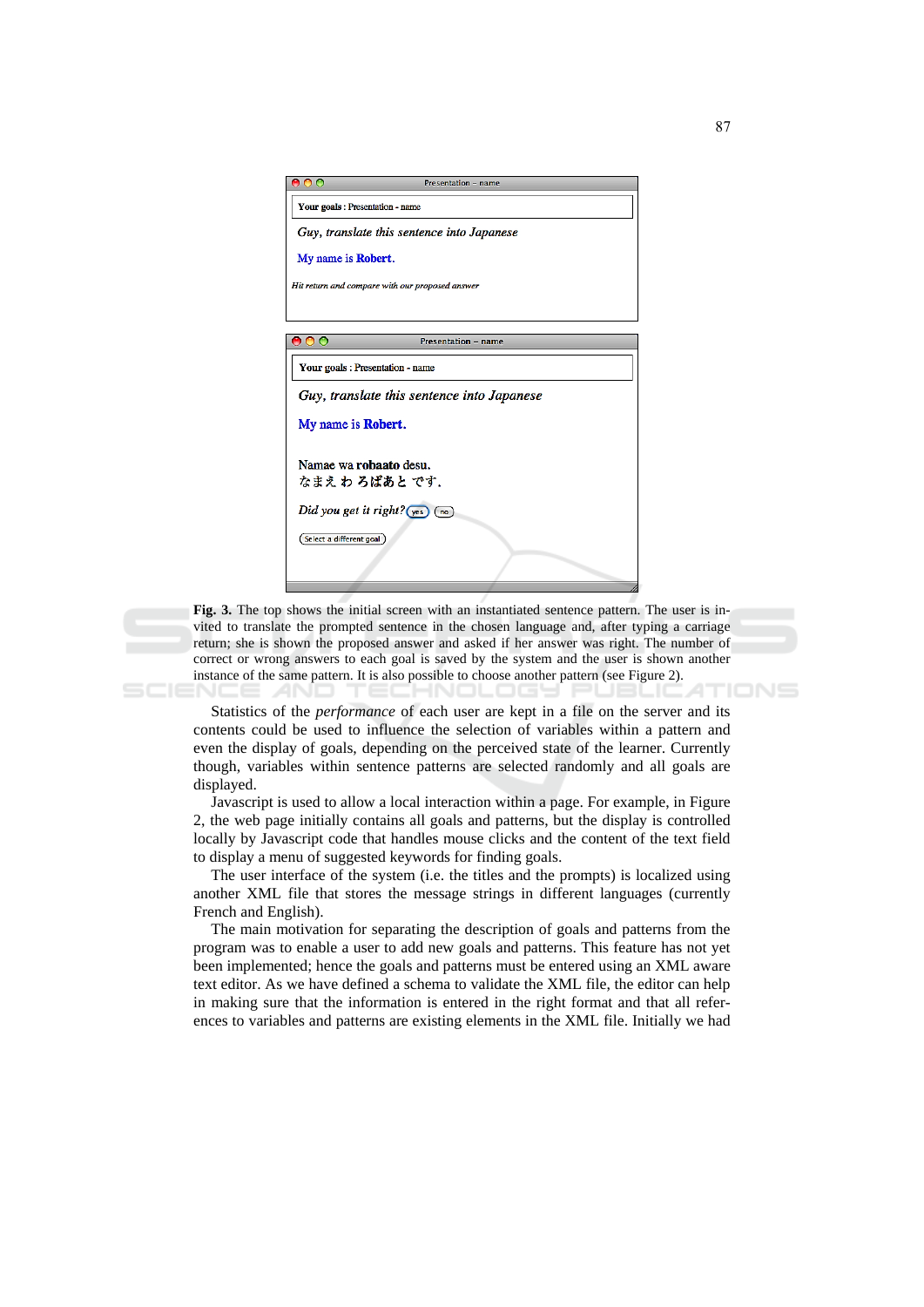developed the patterns for English, French and Japanese. By editing the XML file, a collaborator managed to add Chinese patterns for all goals and the corresponding lexical variable entries within a few hours.

The current system has about 15 goals and patterns and 150 lexical items, in four languages with two interface languages. This looks quite small, but the reader should not get misled and bear in mind the following. The focus of our work was to check how difficult it would be to add a new language, possibly typologically very different, and as the result showed, even adding a language like Chinese, turned out to be quite simple. In sum, the number of patterns and the size of the vocabulary is not really what counts at this stage, the focus being on the implementation of an editor designed for building, modifying and using a database. The database can easily be extended. The architecture we have defined can handle as many goals, patterns and lexical items as wanted. All we need to do is to edit XML files by following a well-organized pattern (frame) whose well-formedness can be checked via a Schema-aware XML editor.

#### **6 Discussion, Future Work and Conclusions**

We have presented a method (multilingual phrasebook augmented with an exercise generator) whose main purpose is to help people acquire fluency in a new language. While the current coverage is still very small, we believe that the approach is sound, both for extending the resource and for assisting language learning (memorization of structures, *i.e.* words in context; acquisition of fluency). Concerning extensions we have tested the tool and could show that it was fairly easy to add new information, or even a typologically completely different language. We've argued that producing sentences by applying only rules was too cumbersome, and that patterns alone were too rigid and too greedy concerning storage (memorization) and access, hence we've settled for a compromise, using patterns for the global structure and rules for the local refinements. This improves speed considerably, while minimizing storage of patterns and rules.

Obviously, the ultimate judge will be the user, but since we are still in the initial phase of this project, this will have to wait for a while. Nevertheless, the first results look very promising, so does the feedback of our colleagues. The following features are characteristic of our enterprise: the system is *open* (new information can be added anytime), *generic* (other languages can be implemented very quickly), and the project scales up. Indeed, we plan to make the system self-extending, by mining a corpus for pattern instances, but this is still music for the future.

### **References**

- 1. Baddeley, A. (1990). Human memory: theory and practice. Hillsdale: Erlbaum.
- 2. Bock, J.K. (1995). Sentence production: From mind to mouth. In J. L. Miller & P.D. Eimas (Ed.), Handbook of perception and cognition. Vol. 11: Speech, language and communication. Orlando, FL: Academic Press.